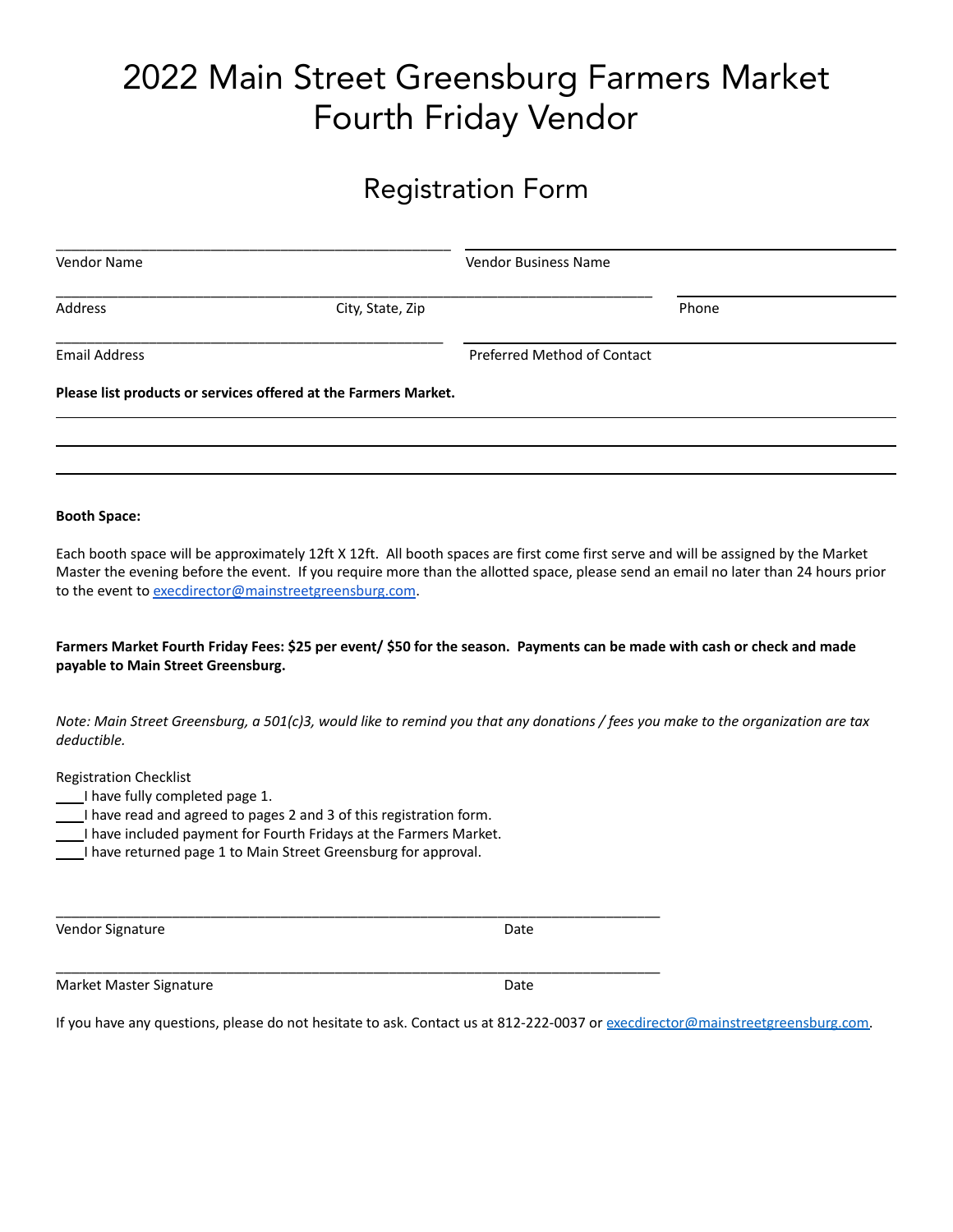## 2022 Main Street Greensburg Farmers Market Fourth Friday Vendor Information

#### 1. 2022 Farmers Market Fourth Fridays Dates:

- a. June 24, 2022
- b. July 22, 2021
- c. August 26, 2022
- d. September 23, 2022
- 2. Vendor: the person who owns, leases, rents, or otherwise controls the land on which goods or services are sold. Immediate family members and/or employees are also permitted to sell.
	- a. All vendors are solely responsible for all claims, injuries and damages resulting from their sale of goods and/or their participation in the market. Vendors shall maintain liability insurance for protection against such claims, injuries and damages, and provide proof of the same to the Market Master upon request.
	- b. All vendors are responsible for and shall fully comply with all applicable laws, regulations, and ordinances. Non-eatables require approval from Main Street Greensburg prior to sale of the items.
- 3. Set up
	- a. Set up may start at 1:00 PM and no earlier.
	- b. Sales start at 2:00 PM and no earlier; unless approved by the Market Master or a pre-ordered sale.
	- c. Set up tents and tables 2 feet from the sidewalk to ease congestion on the sidewalk for pedestrians and wheelchairs.
	- d. Be sure to secure tents with sandbags and be prepared in the event of bad weather. Should severe weather arise vendors need to go to the closest open building for shelter.
	- e. All vendors are solely responsible for their own tables, change, bags, weather, and sun protection devices and, if applicable, a legal produce scale. Vendors are responsible for removing all personal items, equipment, vehicles and their trash from the market area by 60 minutes after closing on market day.
- 4. Farmers Market Fourth Friday fee is \$25 per event or \$50 for the entire season.
	- a. Each vendor will be required to pay a fee to participate in these events.
	- b. Pre-order sales are those where the vendor and their customer have made arrangements for a specific item and quantity at least 2 hours prior to the market. Vendors should *arrive with these items separated, labeled, and bagged* for their customer.
- 5. SNAP Tokens
	- a. SNAP card processing will be handled by the Market Master.
	- b. Tokens may be returned to the Market Master at the end of each market. Main Street Greensburg will send a check to the address on this application for reimbursement.
	- c. SNAP tokens may not be used on nonfood items.
- 6. WIC Checks
	- a. Vendors must be registered with WIC to accept checks. Do not accept a WIC check if you are not registered with the State of Indiana as the Market Master will not be able to reimburse you.
	- b. Vendors accepting WIC must display their WIC sign.
	- c. WIC Checks may not be used on nonfood items.
- 7. Kids Coupons & Gift Certificates
	- a. The Market Master may issue Kids Coupons or Gift Certificates to be used at the market.
	- b. Kids coupons may be returned to the Market Master at the end of each market. Main Street Greensburg will send a check to the address on this application for reimbursement.
- 8. The Market Master or appointed person has the authority to assign vending spaces, settle disputes and disqualify vendors for market rule violations.